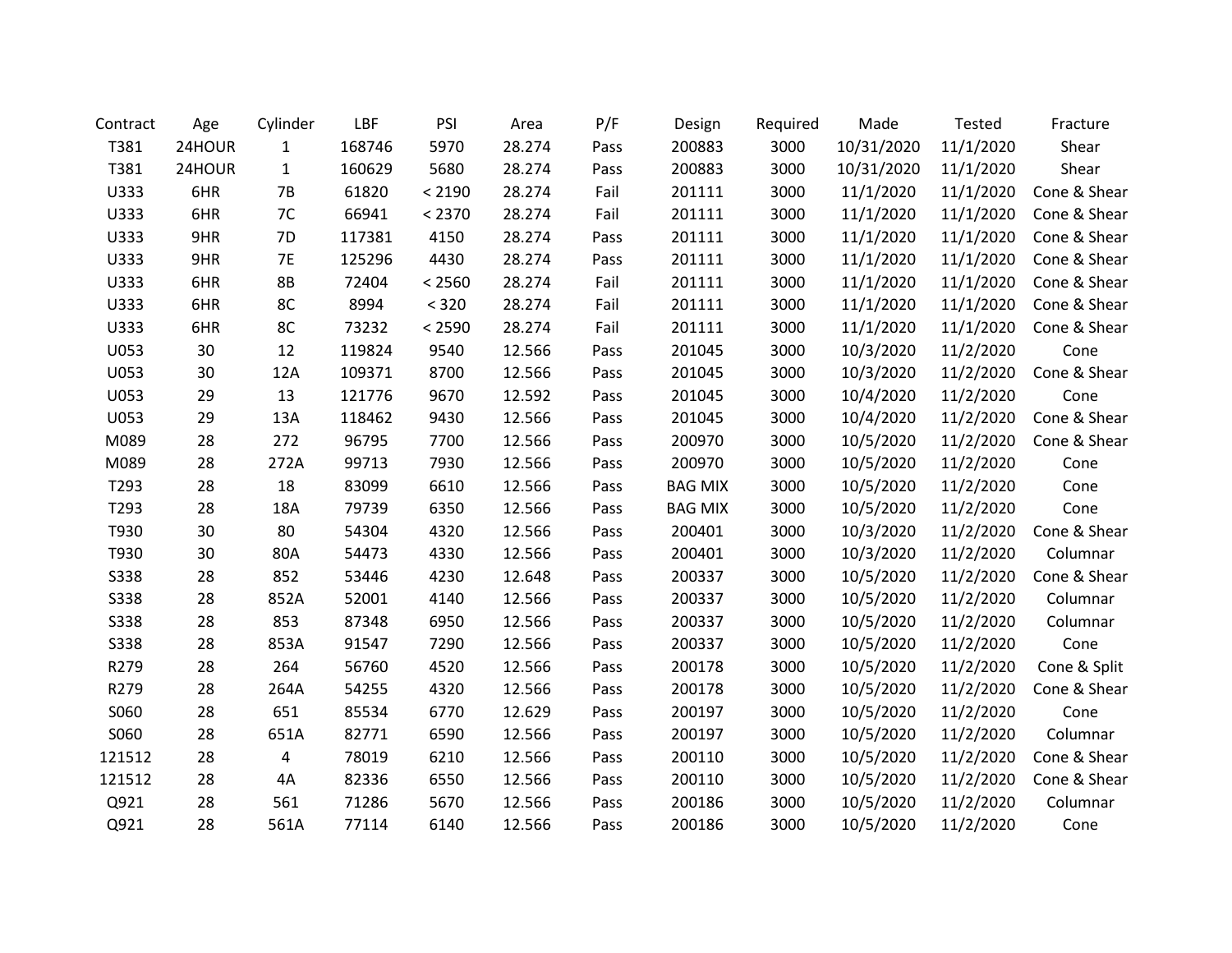| S182   | 30 | 65             | 72662  | 5780 | 12.566 | Pass | 200328 | 3000 | 10/3/2020 | 11/2/2020 | Columnar     |
|--------|----|----------------|--------|------|--------|------|--------|------|-----------|-----------|--------------|
| S182   | 30 | 65A            | 78898  | 6280 | 12.566 | Pass | 200328 | 3000 | 10/3/2020 | 11/2/2020 | Columnar     |
| T011   | 28 | 75             | 66442  | 5290 | 12.566 | Pass | 200763 | 3000 | 10/5/2020 | 11/2/2020 | Cone         |
| T011   | 28 | 75A            | 69088  | 5500 | 12.566 | Pass | 200763 | 3000 | 10/5/2020 | 11/2/2020 | Cone         |
| U156   | 28 | 3              | 53072  | 4220 | 12.566 | Pass | 200238 | 3000 | 10/5/2020 | 11/2/2020 | Columnar     |
| U156   | 28 | 3A             | 52519  | 4180 | 12.566 | Pass | 200238 | 3000 | 10/5/2020 | 11/2/2020 | Columnar     |
| U205   | 28 | $\overline{2}$ | 96055  | 7670 | 12.522 | Pass | 200170 | 3000 | 10/5/2020 | 11/2/2020 | Cone         |
| U205   | 28 | 2A             | 96464  | 7680 | 12.566 | Pass | 200170 | 3000 | 10/5/2020 | 11/2/2020 | Cone         |
| DB1801 | 30 | 371            | 86753  | 6900 | 12.566 | Pass | 200925 | 4000 | 10/3/2020 | 11/2/2020 | Columnar     |
| DB1801 | 30 | 371A           | 87685  | 6980 | 12.566 | Pass | 200925 | 4000 | 10/3/2020 | 11/2/2020 | Columnar     |
| DB1801 | 30 | 372            | 96309  | 7660 | 12.566 | Pass | 200925 | 4000 | 10/3/2020 | 11/2/2020 | Cone & Shear |
| DB1801 | 30 | 372A           | 87190  | 6940 | 12.566 | Pass | 200925 | 4000 | 10/3/2020 | 11/2/2020 | Cone & Shear |
| DB1801 | 30 | 373            | 112156 | 8930 | 12.566 | Pass | 200925 | 4000 | 10/3/2020 | 11/2/2020 | Cone         |
| DB1801 | 30 | 373A           | 109510 | 8710 | 12.566 | Pass | 200925 | 4000 | 10/3/2020 | 11/2/2020 | Cone         |
| DB1801 | 30 | 374            | 113304 | 9020 | 12.566 | Pass | 200925 | 4000 | 10/3/2020 | 11/2/2020 | Columnar     |
| DB1801 | 30 | 374A           | 116580 | 9280 | 12.566 | Pass | 200925 | 4000 | 10/3/2020 | 11/2/2020 | Columnar     |
| DB1801 | 30 | 375            | 103430 | 8230 | 12.566 | Pass | 200925 | 4000 | 10/3/2020 | 11/2/2020 | Cone         |
| DB1801 | 30 | 375A           | 101196 | 8050 | 12.566 | Pass | 200925 | 4000 | 10/3/2020 | 11/2/2020 | Cone         |
| DB1801 | 30 | 376            | 116125 | 9240 | 12.566 | Pass | 200925 | 4000 | 10/3/2020 | 11/2/2020 | Cone         |
| DB1801 | 30 | 376A           | 112385 | 8940 | 12.566 | Pass | 200925 | 4000 | 10/3/2020 | 11/2/2020 | Cone & Shear |
| DB1801 | 30 | 377            | 99342  | 7910 | 12.566 | Pass | 200925 | 4000 | 10/3/2020 | 11/2/2020 | Columnar     |
| DB1801 | 30 | 377A           | 97606  | 7770 | 12.566 | Pass | 200925 | 4000 | 10/3/2020 | 11/2/2020 | Cone & Shear |
| DB1801 | 30 | 378            | 101730 | 8100 | 12.566 | Pass | 200925 | 4000 | 10/3/2020 | 11/2/2020 | Cone         |
| DB1801 | 30 | 378A           | 109754 | 8730 | 12.566 | Pass | 200925 | 4000 | 10/3/2020 | 11/2/2020 | Columnar     |
| DB1801 | 30 | 379            | 92648  | 7370 | 12.566 | Pass | 200925 | 4000 | 10/3/2020 | 11/2/2020 | Cone         |
| DB1801 | 30 | 379A           | 102045 | 8120 | 12.566 | Pass | 200925 | 4000 | 10/3/2020 | 11/2/2020 | Cone & Shear |
| DB1801 | 30 | 380            | 90205  | 7180 | 12.566 | Pass | 200925 | 4000 | 10/3/2020 | 11/2/2020 | Cone         |
| DB1801 | 30 | 380A           | 99012  | 7880 | 12.566 | Pass | 200925 | 4000 | 10/3/2020 | 11/2/2020 | Cone & Shear |
| DB1801 | 30 | 381            | 88511  | 7040 | 12.566 | Pass | 200925 | 4000 | 10/3/2020 | 11/2/2020 | Columnar     |
| DB1801 | 30 | 381A           | 91331  | 7270 | 12.566 | Pass | 200925 | 4000 | 10/3/2020 | 11/2/2020 | Cone         |
| DB1801 | 30 | 382            | 79710  | 6340 | 12.566 | Pass | 200925 | 4000 | 10/3/2020 | 11/2/2020 | Columnar     |
| DB1801 | 30 | 382A           | 80952  | 6440 | 12.566 | Pass | 200925 | 4000 | 10/3/2020 | 11/2/2020 | Columnar     |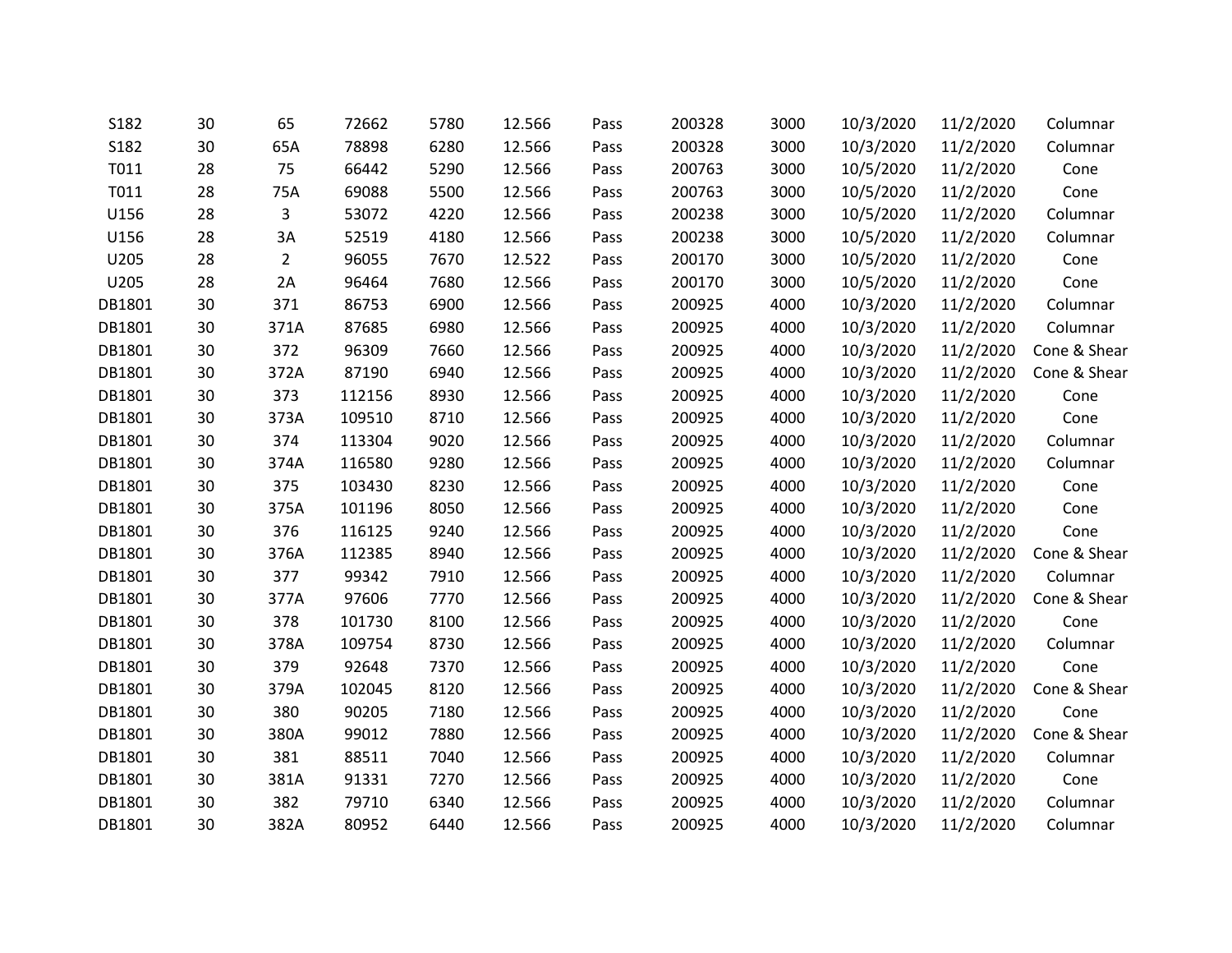| DB1801 | 30 | 383    | 122550 | 9750  | 12.566 | Pass | 201103       | 4000  | 10/3/2020 | 11/2/2020 | Cone         |
|--------|----|--------|--------|-------|--------|------|--------------|-------|-----------|-----------|--------------|
| DB1801 | 30 | 383A   | 118544 | 9430  | 12.566 | Pass | 201103       | 4000  | 10/3/2020 | 11/2/2020 | Cone         |
| DB1801 | 28 | 385    | 108080 | 8600  | 12.566 | Pass | 201103       | 3000  | 10/5/2020 | 11/2/2020 | Cone & Shear |
| DB1801 | 28 | 385A   | 112584 | 8960  | 12.566 | Pass | 201103       | 3000  | 10/5/2020 | 11/2/2020 | Cone & Shear |
| S060   | 28 | 157    | 100347 | 7990  | 12.566 | Pass | 200199       | 4000  | 10/5/2020 | 11/2/2020 | Cone & Shear |
| S060   | 28 | 157A   | 96245  | 7660  | 12.566 | Pass | 200199       | 4000  | 10/5/2020 | 11/2/2020 | Cone & Shear |
| S060   | 28 | 158    | 81642  | 6500  | 12.566 | Pass | 200199       | 4000  | 10/5/2020 | 11/2/2020 | Cone & Shear |
| S060   | 28 | 158A   | 83657  | 6660  | 12.566 | Pass | 200199       | 4000  | 10/5/2020 | 11/2/2020 | Cone         |
| T013   | 28 | 45A    | 71054  | 5650  | 12.566 | Pass | 201014       | 3000  | 10/5/2020 | 11/2/2020 | Cone & Shear |
| T013   | 28 | 45A    | 70965  | 5650  | 12.566 | Pass | 201014       | 3000  | 10/5/2020 | 11/2/2020 | Cone & Shear |
| T023   | 28 | 13 ARK | 171370 | 13600 | 12.604 | Pass | 200046       | 10000 | 10/5/2020 | 11/2/2020 | Cone         |
| T023   | 28 | 13 ARK | 171040 | 13570 | 12.604 | Pass | 200046       | 10000 | 10/5/2020 | 11/2/2020 | Cone         |
| U058   | 30 | 3      | 136817 | 10890 | 12.566 | Pass | <b>GROUT</b> | 3000  | 10/3/2020 | 11/2/2020 | Cone & Shear |
| U058   | 30 | 3A     | 105790 | 8420  | 12.566 | Pass | <b>GROUT</b> | 3000  | 10/3/2020 | 11/2/2020 | Columnar     |
| T932   | 30 | 48     | 66468  | 5290  | 12.566 | Pass | 200178       | 3000  | 10/3/2020 | 11/2/2020 | Cone & Shear |
| T932   | 30 | 48A    | 63611  | 5060  | 12.566 | Pass | 200178       | 3000  | 10/3/2020 | 11/2/2020 | Cone & Shear |
| T932   | 28 | 49     | 73129  | 5780  | 12.661 | Pass | 200178       | 3000  | 10/5/2020 | 11/2/2020 | Cone & Split |
| T932   | 28 | 49A    | 67841  | 5400  | 12.566 | Pass | 200178       | 3000  | 10/5/2020 | 11/2/2020 | Columnar     |
| P230   | 28 | 1956   | 169370 | 5980  | 28.312 | Pass | 200884       | 3000  | 10/5/2020 | 11/2/2020 | Columnar     |
| P230   | 28 | 1956A  | 162266 | 5740  | 28.274 | Pass | 200884       | 3000  | 10/5/2020 | 11/2/2020 | Columnar     |
| P230   | 28 | 1957   | 84097  | 6690  | 12.566 | Pass | 200154       | 3000  | 10/5/2020 | 11/2/2020 | Cone         |
| P230   | 28 | 1957A  | 83427  | 6640  | 12.566 | Pass | 200154       | 3000  | 10/5/2020 | 11/2/2020 | Cone         |
| DB1801 | 28 | 386    | 104528 | 8320  | 12.566 | Pass | 200392       | 3000  | 10/5/2020 | 11/2/2020 | Cone & Split |
| DB1801 | 28 | 386A   | 98036  | 7800  | 12.566 | Pass | 200392       | 3000  | 10/5/2020 | 11/2/2020 | Columnar     |
| DB1801 | 28 | 387    | 81529  | 6490  | 12.566 | Pass | 200380       | 4000  | 10/5/2020 | 11/2/2020 | Cone         |
| DB1801 | 28 | 387A   | 87569  | 6970  | 12.566 | Pass | 200380       | 4000  | 10/5/2020 | 11/2/2020 | Columnar     |
| DB1801 | 28 | 388    | 106443 | 8470  | 12.566 | Pass | 200170       | 3000  | 10/5/2020 | 11/2/2020 | Cone         |
| DB1801 | 28 | 388A   | 112313 | 8940  | 12.566 | Pass | 200170       | 3000  | 10/5/2020 | 11/2/2020 | Cone         |
| DB1801 | 28 | 389    | 80147  | 6380  | 12.566 | Pass | 200393       | 3000  | 10/5/2020 | 11/2/2020 | Cone         |
| DB1801 | 28 | 389A   | 74414  | 5920  | 12.566 | Pass | 200393       | 3000  | 10/5/2020 | 11/2/2020 | Cone         |
| DB1801 | 28 | 396    | 90735  | 7210  | 12.592 | Pass | 200392       | 3000  | 10/5/2020 | 11/2/2020 | Cone         |
| DB1801 | 28 | 396A   | 101903 | 8090  | 12.592 | Pass | 200392       | 3000  | 10/5/2020 | 11/2/2020 | Cone & Shear |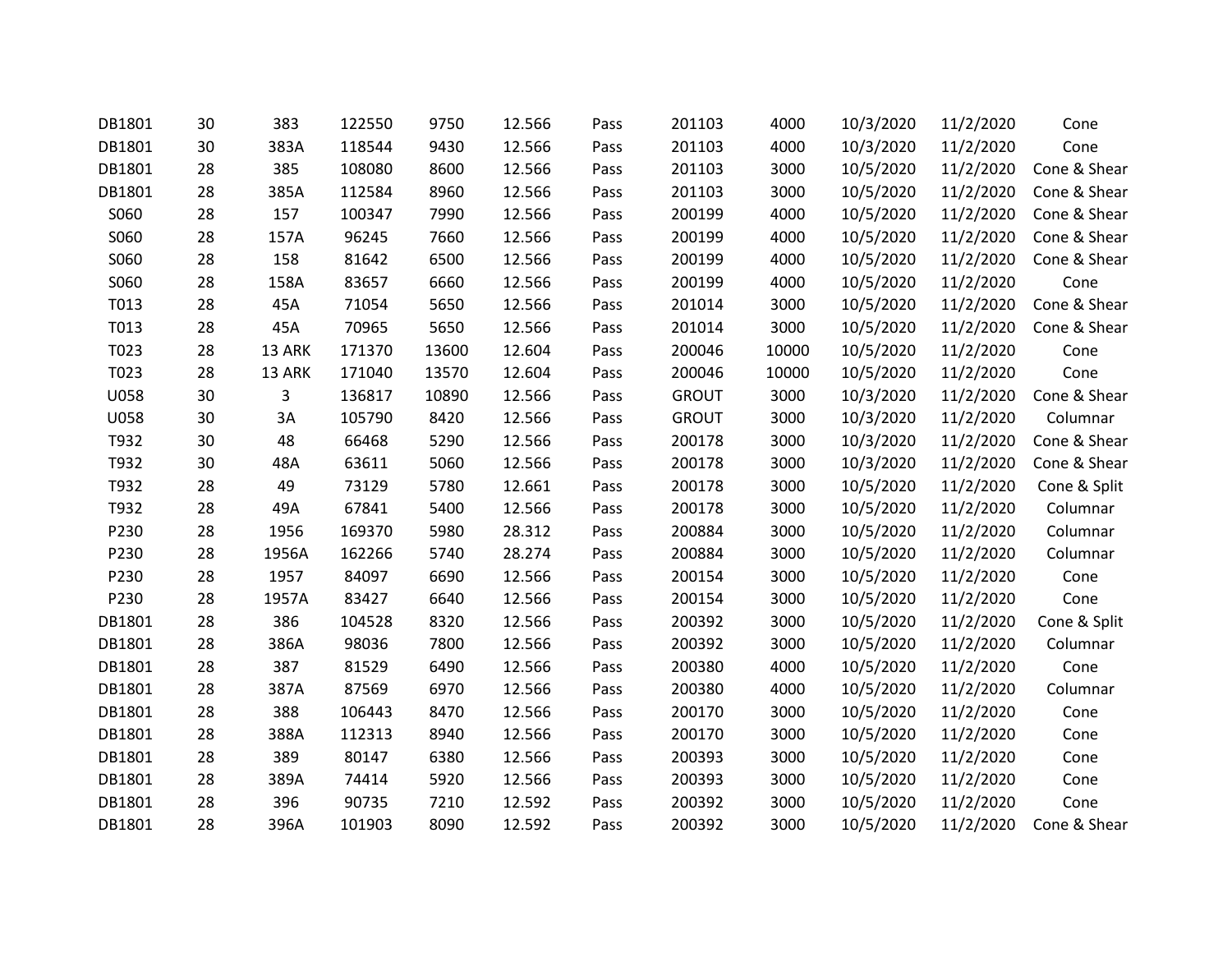| R279        | 13             | 273B | 66904  | 5320   | 12.566 | Pass | 200407 | 3000 | 10/20/2020 | 11/2/2020 | Cone & Split |
|-------------|----------------|------|--------|--------|--------|------|--------|------|------------|-----------|--------------|
| R279        | 13             | 273B | 71739  | 5710   | 12.566 | Pass | 200407 | 3000 | 10/20/2020 | 11/2/2020 | Cone         |
| R279        | 13             | 274B | 71318  | 5680   | 12.566 | Pass | 200407 | 3000 | 10/20/2020 | 11/2/2020 | Columnar     |
| R279        | 13             | 274B | 61758  | 4910   | 12.566 | Pass | 200407 | 3000 | 10/20/2020 | 11/2/2020 | Cone         |
| R279        | 12             | 276B | 58627  | 4670   | 12.566 | Pass | 200407 | 3000 | 10/21/2020 | 11/2/2020 | Cone & Shear |
| R279        | 12             | 276B | 57023  | 4540   | 12.566 | Pass | 200407 | 3000 | 10/21/2020 | 11/2/2020 | Columnar     |
| R273        | $\overline{7}$ | 208B | 48815  | 3880   | 12.566 | Pass | 200256 | 3000 | 10/26/2020 | 11/2/2020 | Cone & Shear |
| R275        | 28             | 143A | 70711  | 5610   | 12.61  | Pass | 200700 | 3000 | 10/5/2020  | 11/2/2020 | Cone         |
| R275        | 28             | 143A | 75992  | 6050   | 12.566 | Pass | 200700 | 3000 | 10/5/2020  | 11/2/2020 | Cone         |
| 121512      | $\overline{7}$ | 15B  | 59743  | 4750   | 12.566 | Pass | 200110 | 3000 | 10/26/2020 | 11/2/2020 | Cone         |
| 121512      | $\overline{7}$ | 15C  | 61282  | 4880   | 12.566 | Pass | 200110 | 3000 | 10/26/2020 | 11/2/2020 | Cone         |
| U333        | $\overline{7}$ | 5C   | 99279  | 7900   | 12.566 | Pass | 201111 | 3000 | 10/26/2020 | 11/2/2020 | Cone         |
| T930        | 28             | 81   | 53710  | 4270   | 12.566 | Pass | 200799 | 3000 | 10/6/2020  | 11/3/2020 | Cone & Shear |
| T930        | 28             | 81A  | 51610  | 4110   | 12.566 | Pass | 200799 | 3000 | 10/6/2020  | 11/3/2020 | Cone & Shear |
| <b>S338</b> | 28             | 854  | 63532  | 5060   | 12.566 | Pass | 200337 | 3000 | 10/6/2020  | 11/3/2020 | Cone & Shear |
| <b>S338</b> | 28             | 854A | 58981  | 4690   | 12.566 | Pass | 200337 | 3000 | 10/6/2020  | 11/3/2020 | Cone & Shear |
| <b>S338</b> | 28             | 855  | 72596  | 5780   | 12.566 | Pass | 200337 | 3000 | 10/6/2020  | 11/3/2020 | Cone & Shear |
| <b>S338</b> | 28             | 855A | 76401  | 6080   | 12.566 | Pass | 200337 | 3000 | 10/6/2020  | 11/3/2020 | Cone & Shear |
| R279        | 28             | 265A | 72440  | 5760   | 12.566 | Pass | 200178 | 3000 | 10/6/2020  | 11/3/2020 | Cone & Shear |
| R279        | 28             | 265A | 74623  | 5940   | 12.566 | Pass | 200178 | 3000 | 10/6/2020  | 11/3/2020 | Columnar     |
| S060        | 28             | 652  | 95624  | 7610   | 12.566 | Pass | 200197 | 3000 | 10/6/2020  | 11/3/2020 | Columnar     |
| S060        | 28             | 652A | 94023  | 7480   | 12.566 | Pass | 200197 | 3000 | 10/6/2020  | 11/3/2020 | Cone         |
| R136        | 28             | SP4  | 75560  | 6010   | 12.566 | Pass | 200199 | 3000 | 10/6/2020  | 11/3/2020 | Cone & Shear |
| R136        | 28             | SP4A | 69508  | 5530   | 12.566 | Pass | 200199 | 3000 | 10/6/2020  | 11/3/2020 | Cone & Shear |
| CMGC03      | 28             | 58   | 86699  | 6900   | 12.566 | Pass | 200392 | 3000 | 10/6/2020  | 11/3/2020 | Cone & Shear |
| CMGC03      | 28             | 58A  | 86230  | 6860   | 12.566 | Pass | 200392 | 3000 | 10/6/2020  | 11/3/2020 | Columnar     |
| T011        | 28             | 76   | 71070  | 5660   | 12.566 | Pass | 200763 | 3000 | 10/6/2020  | 11/3/2020 | Columnar     |
| T011        | 28             | 76A  | 68612  | 5460   | 12.566 | Pass | 200763 | 3000 | 10/6/2020  | 11/3/2020 | Cone & Shear |
| T154        | 28             | 22   | 134811 | 10730  | 12.566 | Pass | 19345  | 3000 | 10/6/2020  | 11/3/2020 | Cone & Split |
| T154        | 28             | 22A  | 40914  | 3260   | 12.566 | Pass | 19345  | 3000 | 10/6/2020  | 11/3/2020 | Columnar     |
| T378        | 28             | 11   | 42730  | < 3400 | 12.566 | Fail | 201078 | 4000 | 10/6/2020  | 11/3/2020 | Cone         |
| T378        | 28             | 11A  | 50510  | 4020   | 12.566 | Pass | 201078 | 4000 | 10/6/2020  | 11/3/2020 | Columnar     |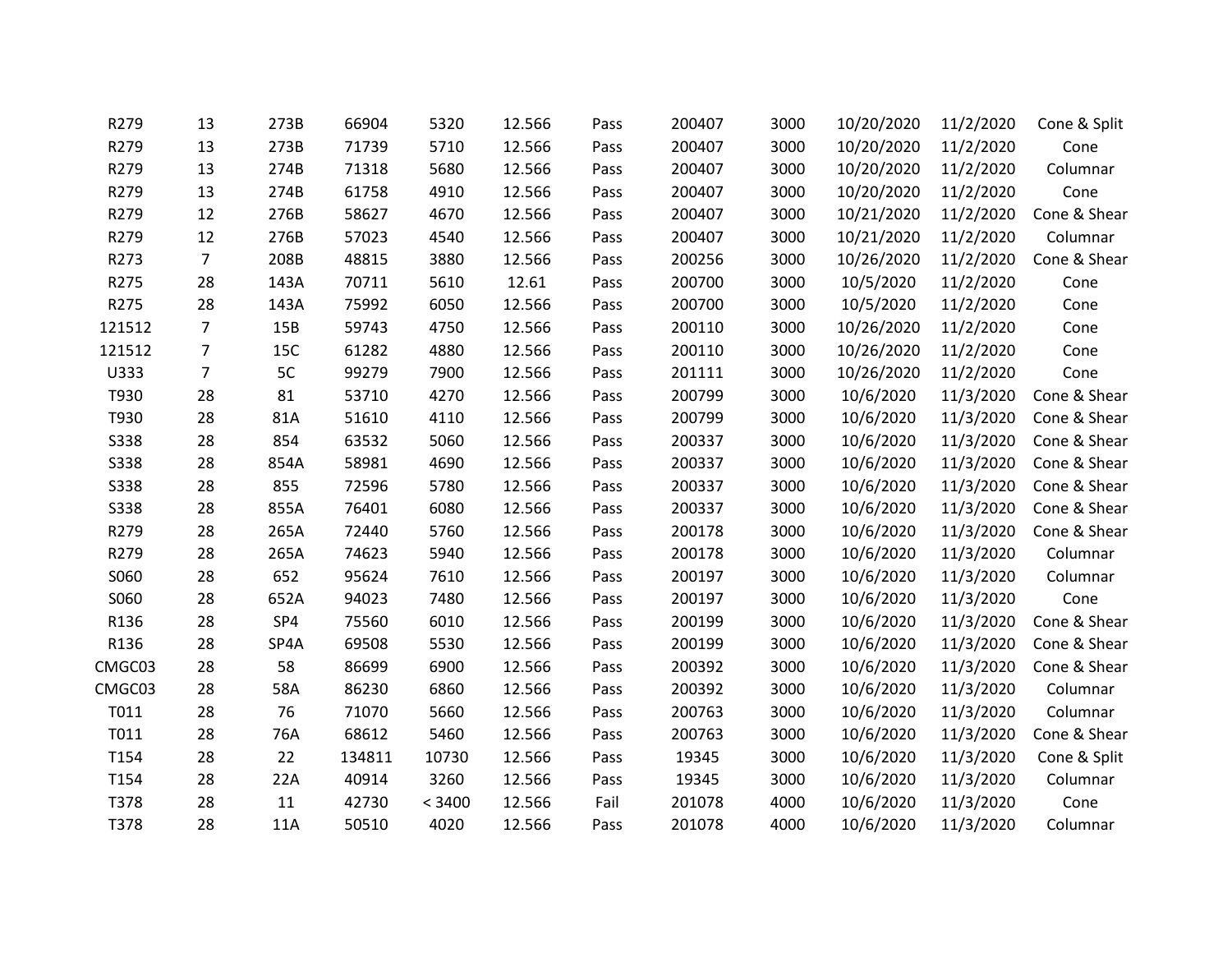| T378        | 28 | 12               | 49444  | < 3930 | 12.566 | Fail | 201078         | 4000  | 10/6/2020 | 11/3/2020 | Cone & Shear |
|-------------|----|------------------|--------|--------|--------|------|----------------|-------|-----------|-----------|--------------|
| T378        | 28 | 12A              | 46942  | < 3740 | 12.566 | Fail | 201078         | 4000  | 10/6/2020 | 11/3/2020 | Cone & Shear |
| U185        | 28 | R1               | 132610 | 10550  | 12.566 | Pass | <b>BAG MIX</b> | 4000  | 10/6/2020 | 11/3/2020 | Columnar     |
| U185        | 28 | R <sub>1</sub> A | 123099 | 9800   | 12.566 | Pass | <b>BAG MIX</b> | 4000  | 10/6/2020 | 11/3/2020 | Shear        |
| R275        | 28 | 142              | 78159  | 6150   | 12.705 | Pass | 200700         | 3000  | 10/6/2020 | 11/3/2020 | Columnar     |
| R275        | 28 | 142A             | 77915  | 6200   | 12.566 | Pass | 200700         | 3000  | 10/6/2020 | 11/3/2020 | Columnar     |
| T014        | 28 | 87               | 63896  | 5080   | 12.566 | Pass | 201065         | 3000  | 10/6/2020 | 11/3/2020 | Columnar     |
| T014        | 28 | 87A              | 65706  | 5230   | 12.566 | Pass | 201065         | 3000  | 10/6/2020 | 11/3/2020 | Columnar     |
| T014        | 28 | 87Z              | 68624  | 5460   | 12.566 | Pass | 201065         | 3000  | 10/6/2020 | 11/3/2020 | Cone & Shear |
| T014        | 28 | 87Z              | 69267  | 5510   | 12.566 | Pass | 201065         | 3000  | 10/6/2020 | 11/3/2020 | Cone & Shear |
| T023        | 28 | 14 ARK           | 166427 | 13240  | 12.566 | Pass | 200046         | 10000 | 10/6/2020 | 11/3/2020 | Cone         |
| T023        | 28 | 14 ARK           | 163144 | 12980  | 12.566 | Pass | 200046         | 10000 | 10/6/2020 | 11/3/2020 | Cone & Shear |
| T079        | 28 | 195              | 78359  | < 2770 | 28.274 | Fail | 200617         | 3000  | 10/6/2020 | 11/3/2020 | Cone         |
| T079        | 28 | 195A             | 75298  | < 2660 | 28.274 | Fail | 200617         | 3000  | 10/6/2020 | 11/3/2020 | Cone         |
| T079        | 28 | 196              | 55161  | 4390   | 12.566 | Pass | 200067         | 3000  | 10/6/2020 | 11/3/2020 | Cone & Shear |
| T079        | 28 | 196A             | 56844  | 4520   | 12.566 | Pass | 200067         | 3000  | 10/6/2020 | 11/3/2020 | Columnar     |
| T079        | 28 | 197              | 71746  | 5680   | 12.623 | Pass | 200065         | 3000  | 10/6/2020 | 11/3/2020 | Columnar     |
| T079        | 28 | 197A             | 68918  | 5480   | 12.566 | Pass | 200065         | 3000  | 10/6/2020 | 11/3/2020 | Columnar     |
| U017        | 28 | 12               | 50429  | 4010   | 12.566 | Pass | 200203         | 3000  | 10/6/2020 | 11/3/2020 | Columnar     |
| U017        | 28 | 12A              | 52746  | 4200   | 12.566 | Pass | 200203         | 3000  | 10/6/2020 | 11/3/2020 | Cone & Shear |
| <b>U058</b> | 28 | 4                | 133523 | 10570  | 12.636 | Pass | <b>GROUT</b>   | 3000  |           | 11/3/2020 | Cone & Shear |
| <b>U058</b> | 28 | 4A               | 129935 | 10340  | 12.566 | Pass | <b>GROUT</b>   | 3000  |           | 11/3/2020 | Columnar     |
| <b>U088</b> | 28 | 8                | 57851  | 4590   | 12.592 | Pass | 200201         | 3000  | 10/6/2020 | 11/3/2020 | Cone & Split |
| <b>U088</b> | 28 | <b>8A</b>        | 60448  | 4810   | 12.566 | Pass | 200201         | 3000  | 10/6/2020 | 11/3/2020 | Cone & Shear |
| U229        | 28 | $5-A$            | 65536  | 5190   | 12.623 | Pass | 200630         | 3000  | 10/6/2020 | 11/3/2020 | Columnar     |
| U229        | 28 | $5-A$            | 65839  | 5240   | 12.566 | Pass | 200630         | 3000  | 10/6/2020 | 11/3/2020 | Cone & Shear |
| T932        | 28 | 50               | 71845  | 5690   | 12.617 | Pass | 200178         | 3000  | 10/6/2020 | 11/3/2020 | Cone & Shear |
| T932        | 28 | 50A              | 74093  | 5900   | 12.566 | Pass | 200178         | 3000  | 10/6/2020 | 11/3/2020 | Cone & Shear |
| P230        | 28 | 1958             | 71262  | 5670   | 12.566 | Pass | 200154         | 3000  | 10/6/2020 | 11/3/2020 | Columnar     |
| P230        | 28 | 1958A            | 75406  | 6000   | 12.566 | Pass | 200154         | 3000  | 10/6/2020 | 11/3/2020 | Cone & Shear |
| DB1801      | 28 | 391              | 126668 | 10080  | 12.566 | Pass | 200906         | 3000  | 10/6/2020 | 11/3/2020 | Cone         |
| DB1801      | 28 | 391A             | 125915 | 10020  | 12.566 | Pass | 200906         | 3000  | 10/6/2020 | 11/3/2020 | Cone         |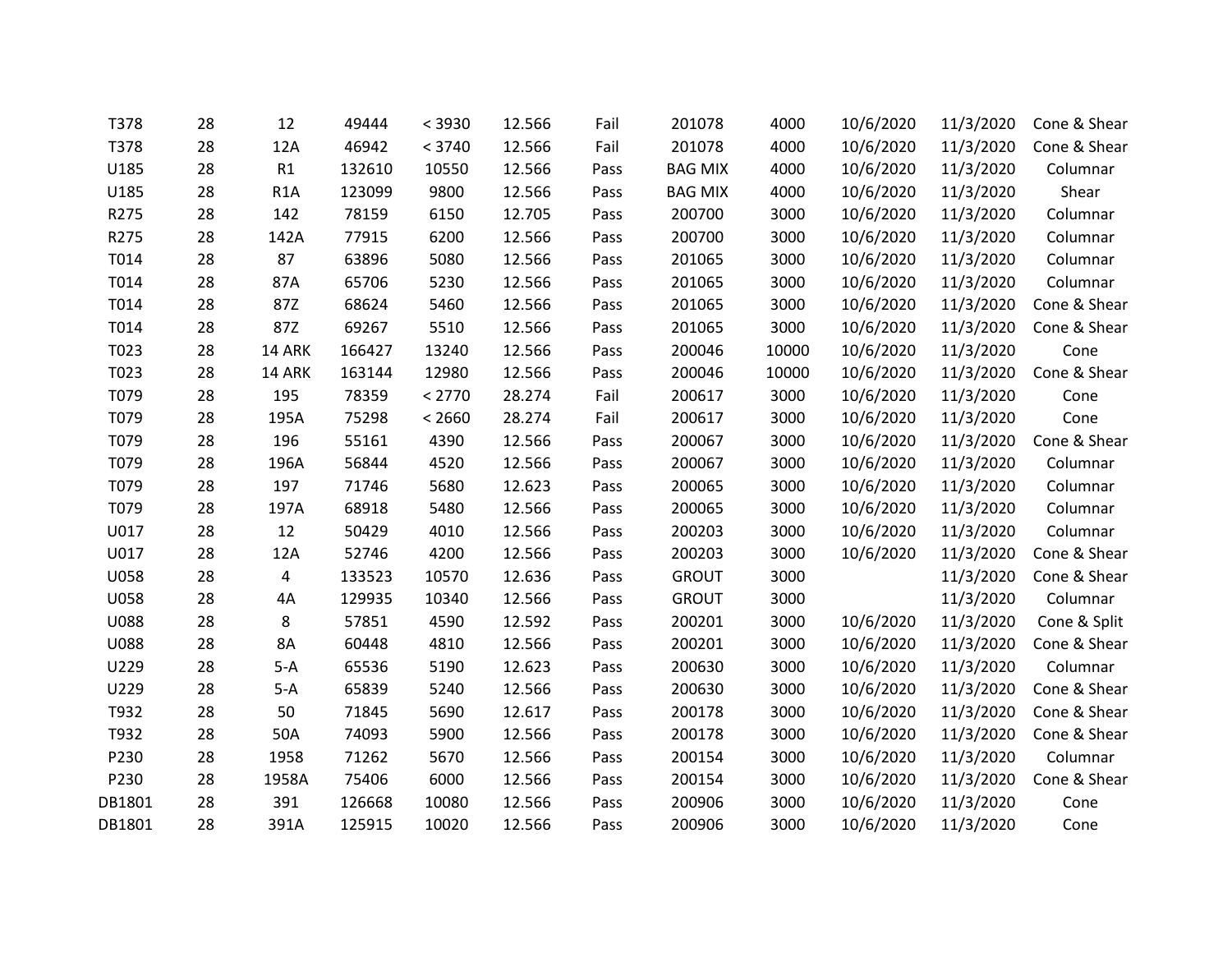| DB1801      | 28             | 393            | 76419  | 6080 | 12.566 | Pass | 200392 | 3000 | 10/6/2020  | 11/3/2020 | Cone & Shear |
|-------------|----------------|----------------|--------|------|--------|------|--------|------|------------|-----------|--------------|
| DB1801      | 28             | 393A           | 81378  | 6480 | 12.566 | Pass | 200392 | 3000 | 10/6/2020  | 11/3/2020 | Cone         |
| DB1801      | 28             | 394            | 64677  | 5150 | 12.566 | Pass | 200169 | 3000 | 10/6/2020  | 11/3/2020 | Cone & Shear |
| DB1801      | 28             | 394A           | 63310  | 5040 | 12.566 | Pass | 200169 | 3000 | 10/6/2020  | 11/3/2020 | Columnar     |
| R273        | 28             | 199            | 57990  | 4610 | 12.566 | Pass | 200256 | 3000 | 10/6/2020  | 11/3/2020 | Columnar     |
| R273        | 28             | 199A           | 54919  | 4370 | 12.566 | Pass | 200256 | 3000 | 10/6/2020  | 11/3/2020 | Cone & Shear |
| U034        | $\overline{7}$ | 2B             | 77963  | 6200 | 12.566 | Pass | 200196 | 3000 | 10/27/2020 | 11/3/2020 | Cone         |
| U333        | $\overline{7}$ | 6C             | 101814 | 8100 | 12.566 | Pass | 201111 | 3000 | 10/27/2020 | 11/3/2020 | Cone & Shear |
| R279        | $\overline{7}$ | 280B           | 51488  | 4100 | 12.566 | Pass | 200138 | 3000 | 10/27/2020 | 11/3/2020 | Cone & Shear |
| R279        | $\overline{7}$ | 280B           | 49794  | 3960 | 12.566 | Pass | 200138 | 3000 | 10/27/2020 | 11/3/2020 | Cone & Shear |
| U207        | 32             | $\mathbf{1}$   | 71817  | 5710 | 12.566 | Pass | 200401 | 3000 | 10/2/2020  | 11/3/2020 | Cone & Shear |
| U207        | 32             | 1A             | 65834  | 5240 | 12.566 | Pass | 200401 | 3000 | 10/2/2020  | 11/3/2020 | Cone         |
| U207        | 28             | $\overline{2}$ | 52781  | 4200 | 12.566 | Pass | 200401 | 3000 | 10/6/2020  | 11/3/2020 | Cone & Shear |
| U207        | 28             | 2A             | 53081  | 4220 | 12.566 | Pass | 200401 | 3000 | 10/6/2020  | 11/3/2020 | Columnar     |
| <b>S338</b> | 28             | 856            | 66259  | 5270 | 12.566 | Pass | 200337 | 3000 | 10/7/2020  | 11/4/2020 | Cone & Shear |
| <b>S338</b> | 28             | 856A           | 68842  | 5480 | 12.566 | Pass | 200337 | 3000 | 10/7/2020  | 11/4/2020 | Columnar     |
| <b>S338</b> | 28             | 857            | 81872  | 6520 | 12.566 | Pass | 200337 | 3000 | 10/7/2020  | 11/4/2020 | Cone         |
| <b>S338</b> | 28             | 857A           | 81657  | 6500 | 12.566 | Pass | 200337 | 3000 | 10/7/2020  | 11/4/2020 | Cone & Shear |
| T925        | 28             | 204            | 67145  | 5340 | 12.566 | Pass | 200833 | 3000 | 10/7/2020  | 11/4/2020 | Columnar     |
| T925        | 28             | 204A           | 68961  | 5490 | 12.566 | Pass | 200833 | 3000 | 10/7/2020  | 11/4/2020 | Cone & Shear |
| R274        | 28             | 43             | 50051  | 3980 | 12.566 | Pass | 200189 | 3000 | 10/7/2020  | 11/4/2020 | Cone & Shear |
| R274        | 28             | 43A            | 48093  | 3830 | 12.566 | Pass | 200189 | 3000 | 10/7/2020  | 11/4/2020 | Columnar     |
| S060        | 28             | 653            | 92314  | 7350 | 12.566 | Pass | 200197 | 3000 | 10/7/2020  | 11/4/2020 | Cone         |
| S060        | 28             | 653A           | 94562  | 7520 | 12.566 | Pass | 200197 | 3000 | 10/7/2020  | 11/4/2020 | Cone         |
| S060        | 28             | 654            | 95898  | 7620 | 12.579 | Pass | 200196 | 3000 | 10/7/2020  | 11/4/2020 | Cone         |
| S060        | 28             | 654A           | 88490  | 7030 | 12.579 | Pass | 200196 | 3000 | 10/7/2020  | 11/4/2020 | Cone         |
| S202        | 28             | 260            | 73287  | 5830 | 12.566 | Pass | 200753 | 4000 | 10/7/2020  | 11/4/2020 | Shear        |
| S202        | 28             | 260A           | 73473  | 5850 | 12.566 | Pass | 200753 | 4000 | 10/7/2020  | 11/4/2020 | Cone & Split |
| T930        | 28             | 82             | 55392  | 4390 | 12.629 | Pass | 200401 | 3000 | 10/7/2020  | 11/4/2020 | Columnar     |
| T930        | 28             | 82A            | 53235  | 4240 | 12.566 | Pass | 200401 | 3000 | 10/7/2020  | 11/4/2020 | Cone & Shear |
| 121512      | 28             | 5              | 71291  | 5670 | 12.566 | Pass | 200111 | 3000 | 10/7/2020  | 11/4/2020 | Cone         |
| 121512      | 28             | 5A             | 82666  | 6580 | 12.566 | Pass | 200111 | 3000 | 10/7/2020  | 11/4/2020 | Cone & Shear |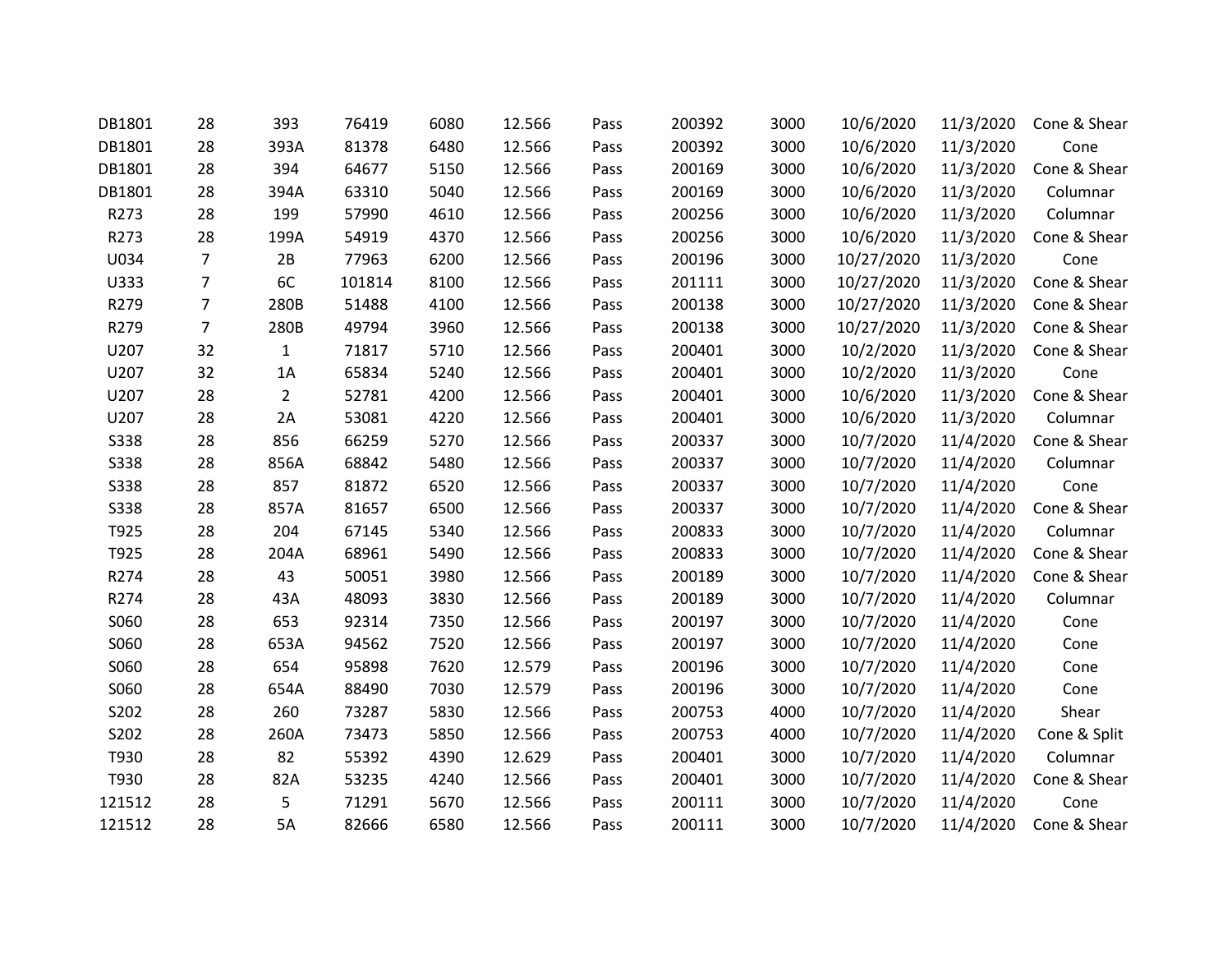| 111041 | 28 | BR2-23          | 62305 | 4960 | 12.566 | Pass | 200316 | 3000 | 10/7/2020 | 11/4/2020 | Shear        |
|--------|----|-----------------|-------|------|--------|------|--------|------|-----------|-----------|--------------|
| 111041 | 28 | <b>BR2-23A</b>  | 61060 | 4860 | 12.566 | Pass | 200316 | 3000 | 10/7/2020 | 11/4/2020 | Columnar     |
| R136   | 28 | SP <sub>5</sub> | 62526 | 4980 | 12.566 | Pass | 200199 | 3000 | 10/7/2020 | 11/4/2020 | Columnar     |
| R136   | 28 | SP5A            | 67492 | 5370 | 12.566 | Pass | 200199 | 3000 | 10/7/2020 | 11/4/2020 | Cone         |
| T011   | 28 | 77              | 51778 | 4120 | 12.566 | Pass | 200763 | 3000 | 10/7/2020 | 11/4/2020 | Cone         |
| T011   | 28 | 77A             | 50192 | 3990 | 12.566 | Pass | 200763 | 3000 | 10/7/2020 | 11/4/2020 | Columnar     |
| T210   | 28 | 8               | 57710 | 4580 | 12.592 | Pass | 200190 | 3000 | 10/7/2020 | 11/4/2020 | Cone & Shear |
| T210   | 28 | 8A              | 50416 | 4010 | 12.566 | Pass | 200190 | 3000 | 10/7/2020 | 11/4/2020 | Columnar     |
| T210   | 28 | 9               | 48439 | 3850 | 12.566 | Pass | 200190 | 3000 | 10/7/2020 | 11/4/2020 | Columnar     |
| T210   | 28 | <b>9A</b>       | 54792 | 4360 | 12.566 | Pass | 200190 | 3000 | 10/7/2020 | 11/4/2020 | Cone & Shear |
| T378   | 28 | 13              | 68450 | 5450 | 12.566 | Pass | 201078 | 4000 | 10/7/2020 | 11/4/2020 | Cone & Split |
| T378   | 28 | 13A             | 79819 | 6350 | 12.566 | Pass | 201078 | 4000 | 10/7/2020 | 11/4/2020 | Cone         |
| T378   | 28 | 14              | 67689 | 5390 | 12.566 | Pass | 201078 | 4000 | 10/7/2020 | 11/4/2020 | Cone & Shear |
| T378   | 28 | 14A             | 64127 | 5100 | 12.566 | Pass | 201078 | 4000 | 10/7/2020 | 11/4/2020 | Cone & Shear |
| U226   | 28 | $\mathbf{1}$    | 70012 | 5570 | 12.566 | Pass | 201062 | 3000 | 10/7/2020 | 11/4/2020 | Cone & Shear |
| U226   | 28 | 1A              | 70549 | 5610 | 12.566 | Pass | 201062 | 3000 | 10/7/2020 | 11/4/2020 | Cone & Shear |
| 106077 | 28 | 85              | 74430 | 5900 | 12.623 | Pass | 200286 | 3000 | 10/7/2020 | 11/4/2020 | Cone & Shear |
| 106077 | 28 | 85A             | 73642 | 5860 | 12.566 | Pass | 200286 | 3000 | 10/7/2020 | 11/4/2020 | Columnar     |
| 125231 | 28 | $\mathbf{1}$    | 68163 | 5410 | 12.592 | Pass | 201118 | 3000 | 10/7/2020 | 11/4/2020 | Columnar     |
| 125231 | 28 | 1A              | 71679 | 5700 | 12.566 | Pass | 201118 | 3000 | 10/7/2020 | 11/4/2020 | Cone         |
| M089   | 28 | 273             | 91992 | 7320 | 12.566 | Pass | 200970 | 3000 | 10/7/2020 | 11/4/2020 | Cone & Shear |
| M089   | 28 | 273A            | 85544 | 6810 | 12.566 | Pass | 200970 | 3000 | 10/7/2020 | 11/4/2020 | Cone & Shear |
| Q029   | 28 | 574A            | 68413 | 5440 | 12.566 | Pass | 201014 | 3000 | 10/7/2020 | 11/4/2020 | Columnar     |
| Q029   | 28 | 574A            | 64904 | 5160 | 12.566 | Pass | 201014 | 3000 | 10/7/2020 | 11/4/2020 | Cone & Shear |
| Q029   | 28 | 575A            | 65118 | 5180 | 12.566 | Pass | 201014 | 3000 | 10/7/2020 | 11/4/2020 | Columnar     |
| Q029   | 28 | 575A            | 73175 | 5820 | 12.566 | Pass | 201014 | 3000 | 10/7/2020 | 11/4/2020 | Cone & Shear |
| T013   | 28 | 46A             | 73051 | 5810 | 12.566 | Pass | 201014 | 3000 | 10/7/2020 | 11/4/2020 | Cone & Shear |
| T013   | 28 | 46A             | 72951 | 5810 | 12.566 | Pass | 201014 | 3000 | 10/7/2020 | 11/4/2020 | Cone         |
| T014   | 28 | 88              | 76165 | 6060 | 12.566 | Pass | 201065 | 3000 | 10/7/2020 | 11/4/2020 | Columnar     |
| T014   | 28 | 88A             | 71553 | 5690 | 12.566 | Pass | 201065 | 3000 | 10/7/2020 | 11/4/2020 | Cone         |
| T154   | 28 | 23              | 72768 | 5790 | 12.566 | Pass | 19345  | 3000 | 10/7/2020 | 11/4/2020 | Columnar     |
| T154   | 28 | 23A             | 85834 | 6830 | 12.566 | Pass | 19345  | 3000 | 10/7/2020 | 11/4/2020 | Cone & Split |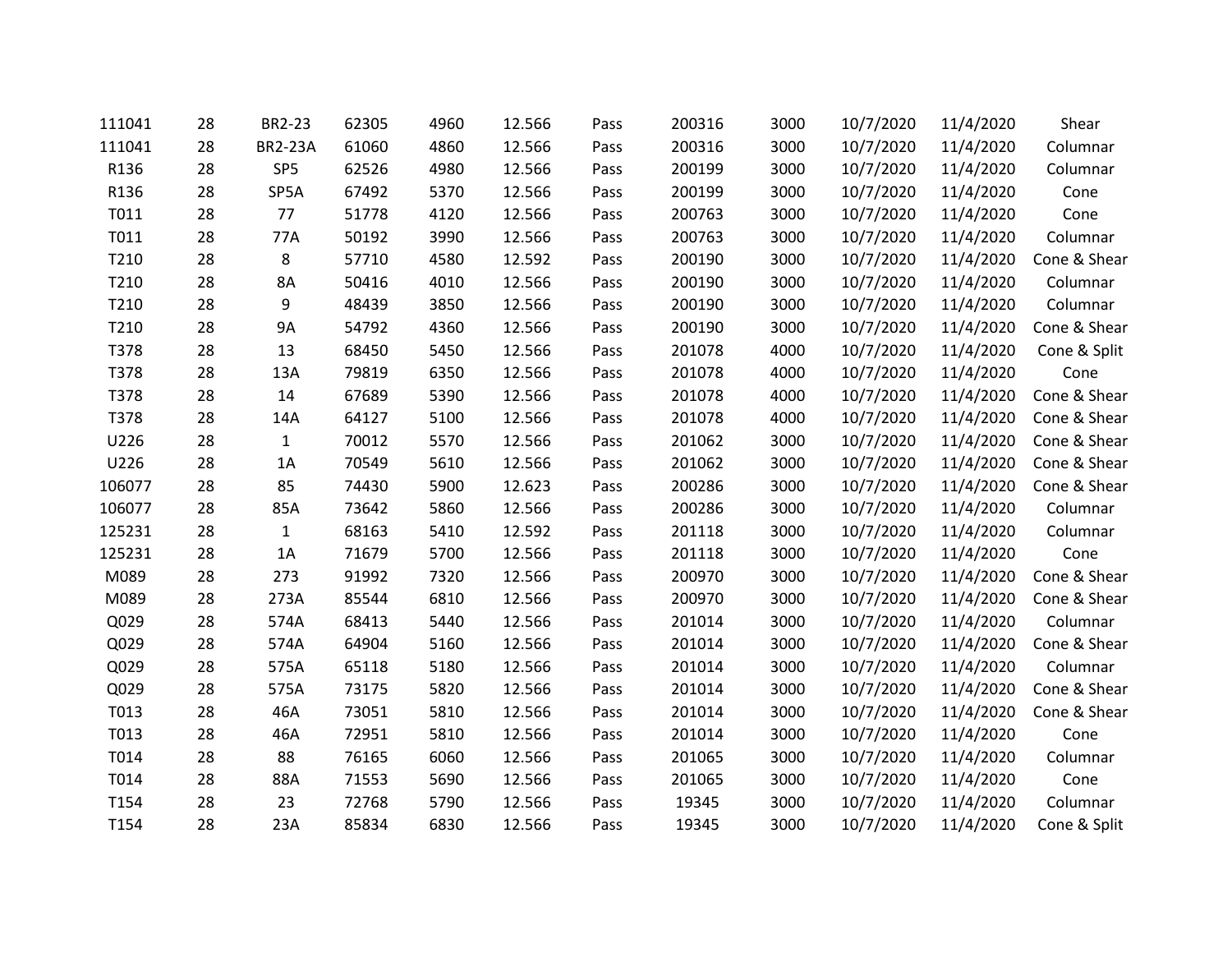| T336   | 28 | 87    | 51906  | 4130 | 12.566 | Pass | 200169 | 3000 | 10/7/2020  | 11/4/2020 | Columnar     |
|--------|----|-------|--------|------|--------|------|--------|------|------------|-----------|--------------|
| T336   | 28 | 87A   | 53330  | 4240 | 12.566 | Pass | 200169 | 3000 | 10/7/2020  | 11/4/2020 | Columnar     |
| DB1801 | 28 | 392   | 52204  | 4150 | 12.566 | Pass | 200169 | 3000 | 10/7/2020  | 11/4/2020 | Columnar     |
| DB1801 | 28 | 392A  | 52848  | 4210 | 12.566 | Pass | 200169 | 3000 | 10/7/2020  | 11/4/2020 | Cone & Shear |
| DB1801 | 28 | 395   | 93516  | 7440 | 12.566 | Pass | 200392 | 3000 | 10/7/2020  | 11/4/2020 | Cone         |
| DB1801 | 28 | 395A  | 95070  | 7570 | 12.566 | Pass | 200392 | 3000 | 10/7/2020  | 11/4/2020 | Cone         |
| DB1801 | 28 | 397   | 80737  | 6440 | 12.541 | Pass | 200380 | 4000 | 10/7/2020  | 11/4/2020 | Cone & Shear |
| DB1801 | 28 | 397A  | 85952  | 6840 | 12.566 | Pass | 200380 | 4000 | 10/7/2020  | 11/4/2020 | Cone         |
| DB1801 | 28 | 398   | 74943  | 5960 | 12.566 | Pass | 200648 | 4000 | 10/7/2020  | 11/4/2020 | Columnar     |
| DB1801 | 28 | 398A  | 74187  | 5900 | 12.566 | Pass | 200648 | 4000 | 10/7/2020  | 11/4/2020 | Columnar     |
| DB1801 | 28 | 399   | 120938 | 9620 | 12.566 | Pass | 201103 | 3000 | 10/7/2020  | 11/4/2020 | Cone         |
| DB1801 | 28 | 399A  | 122172 | 9720 | 12.566 | Pass | 201103 | 3000 | 10/7/2020  | 11/4/2020 | Cone         |
| R273   | 28 | 200   | 65163  | 5190 | 12.566 | Pass | 200256 | 3000 | 10/7/2020  | 11/4/2020 | Cone & Shear |
| R273   | 28 | 200A  | 58444  | 4650 | 12.566 | Pass | 200256 | 3000 | 10/7/2020  | 11/4/2020 | Cone & Shear |
| T932   | 28 | 51    | 75116  | 5980 | 12.566 | Pass | 200178 | 3000 | 10/7/2020  | 11/4/2020 | Cone         |
| T932   | 28 | 51A   | 72843  | 5800 | 12.566 | Pass | 200178 | 3000 | 10/7/2020  | 11/4/2020 | Cone & Shear |
| P230   | 28 | 1959  | 69732  | 5550 | 12.566 | Pass | 200154 | 3000 | 10/7/2020  | 11/4/2020 | Columnar     |
| P230   | 28 | 1959A | 67039  | 5330 | 12.566 | Pass | 200154 | 3000 | 10/7/2020  | 11/4/2020 | Cone         |
| S127   | 16 | 250B  | 58822  | 4680 | 12.566 | Pass | 200531 | 3000 | 10/19/2020 | 11/4/2020 | Cone         |
| S127   | 16 | 250C  | 57096  | 4540 | 12.566 | Pass | 200531 | 3000 | 10/19/2020 | 11/4/2020 | Columnar     |
| S127   | 15 | 251B  | 66457  | 5290 | 12.566 | Pass | 200531 | 3000 | 10/20/2020 | 11/4/2020 | Cone         |
| S127   | 15 | 251C  | 62183  | 4950 | 12.566 | Pass | 200531 | 3000 | 10/20/2020 | 11/4/2020 | Cone & Shear |
| S127   | 14 | 252B  | 69437  | 5530 | 12.566 | Pass | 200531 | 3000 | 10/21/2020 | 11/4/2020 | Cone         |
| S127   | 14 | 252C  | 65091  | 5180 | 12.566 | Pass | 200531 | 3000 | 10/21/2020 | 11/4/2020 | Cone         |
| S127   | 13 | 253B  | 56355  | 4480 | 12.566 | Pass | 200531 | 3000 | 10/22/2020 | 11/4/2020 | Cone & Split |
| S127   | 13 | 253C  | 58147  | 4630 | 12.566 | Pass | 200531 | 3000 | 10/22/2020 | 11/4/2020 | Columnar     |
| S060   | 28 | 655   | 70138  | 5580 | 12.566 | Pass | 200196 | 3000 | 10/8/2020  | 11/5/2020 | Cone & Shear |
| S060   | 28 | 655A  | 71470  | 5690 | 12.566 | Pass | 200196 | 3000 | 10/8/2020  | 11/5/2020 | Cone         |
| S060   | 28 | 656   | 77787  | 6190 | 12.566 | Pass | 200197 | 3000 | 10/8/2020  | 11/5/2020 | Columnar     |
| S060   | 28 | 656A  | 89006  | 7080 | 12.566 | Pass | 200197 | 3000 | 10/8/2020  | 11/5/2020 | Cone & Shear |
| T930   | 28 | 83    | 52082  | 4140 | 12.566 | Pass | 200799 | 3000 | 10/8/2020  | 11/5/2020 | Cone & Shear |
| T930   | 28 | 83A   | 50426  | 4010 | 12.566 | Pass | 200799 | 3000 | 10/8/2020  | 11/5/2020 | Cone & Shear |
|        |    |       |        |      |        |      |        |      |            |           |              |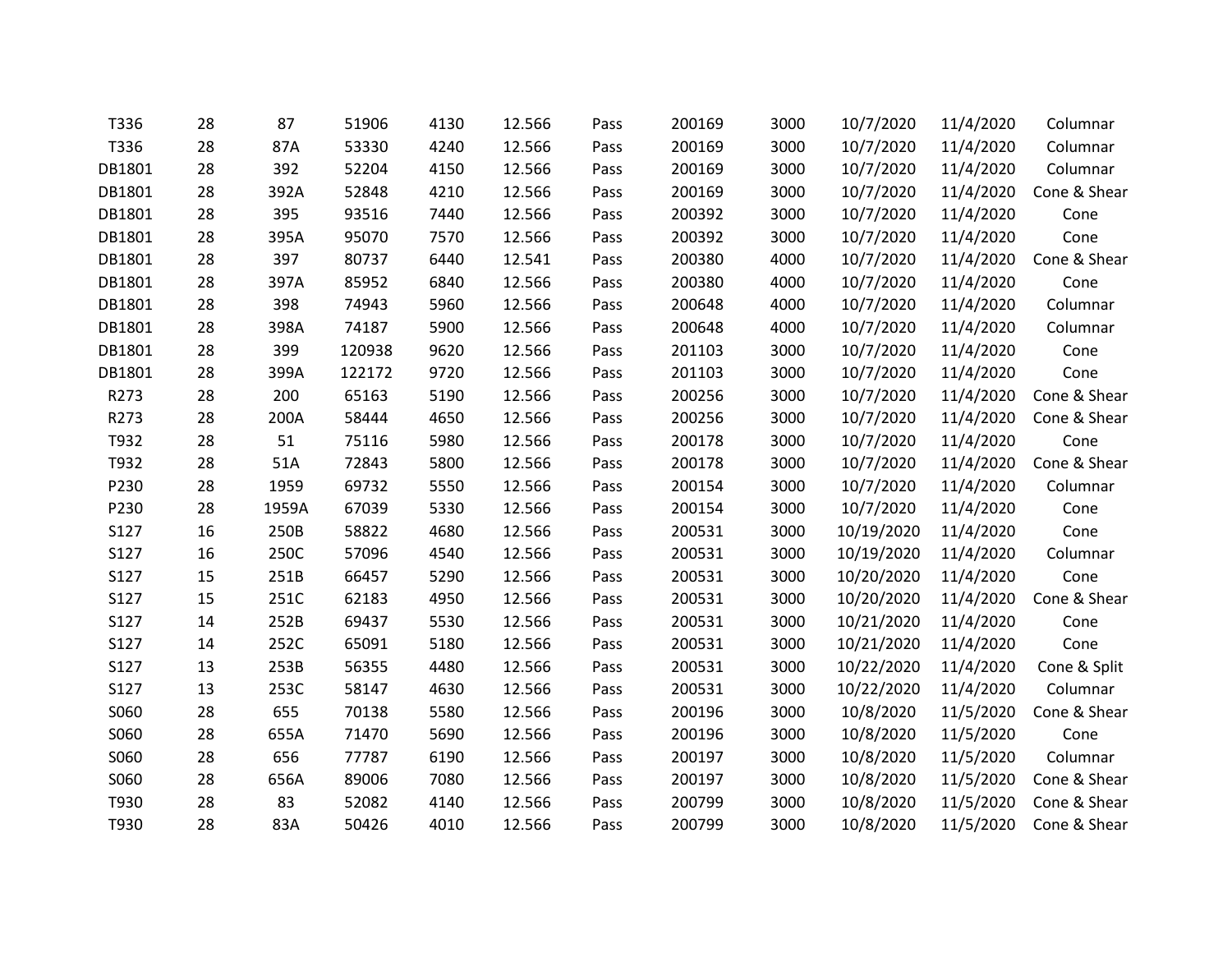| 121512      | 28 | 6              | 78259  | 6230   | 12.566 | Pass | 200111         | 3000 | 10/8/2020 | 11/5/2020 | Columnar     |
|-------------|----|----------------|--------|--------|--------|------|----------------|------|-----------|-----------|--------------|
| 121512      | 28 | 6A             | 75825  | 6030   | 12.566 | Pass | 200111         | 3000 | 10/8/2020 | 11/5/2020 | Columnar     |
| U079        | 28 | 9              | 66315  | 5280   | 12.566 | Pass | 201093         | 3000 | 10/8/2020 | 11/5/2020 | Cone         |
| U079        | 28 | <b>9A</b>      | 68180  | 5430   | 12.566 | Pass | 201093         | 3000 | 10/8/2020 | 11/5/2020 | Cone         |
| R136        | 28 | $CG-2$         | 65633  | 5220   | 12.566 | Pass | 200402         | 3000 | 10/8/2020 | 11/5/2020 | Columnar     |
| R136        | 28 | $CG-2A$        | 69863  | 5560   | 12.566 | Pass | 200402         | 3000 | 10/8/2020 | 11/5/2020 | Cone         |
| U049        | 28 | 5              | 79960  | 6350   | 12.592 | Pass | 200935         | 3000 | 10/8/2020 | 11/5/2020 | Cone         |
| U049        | 28 | 5A             | 77803  | 6190   | 12.566 | Pass | 200935         | 3000 | 10/8/2020 | 11/5/2020 | Cone & Shear |
| S182        | 28 | 66             | 96636  | 7690   | 12.566 | Pass | 200328         | 3000 | 10/8/2020 | 11/5/2020 | Cone         |
| S182        | 28 | 66A            | 87578  | 6970   | 12.566 | Pass | 200328         | 3000 | 10/8/2020 | 11/5/2020 | Columnar     |
| T011        | 28 | 78             | 60271  | 4790   | 12.592 | Pass | 200763         | 3000 | 10/8/2020 | 11/5/2020 | Cone & Shear |
| T011        | 28 | 78A            | 64233  | 5110   | 12.566 | Pass | 200763         | 3000 | 10/8/2020 | 11/5/2020 | Cone         |
| T378        | 28 | 15             | 51897  | 4130   | 12.566 | Pass | 201078         | 4000 | 10/8/2020 | 11/5/2020 | Columnar     |
| T378        | 28 | 15A            | 52331  | 4160   | 12.566 | Pass | 201078         | 4000 | 10/8/2020 | 11/5/2020 | Columnar     |
| U205        | 28 | 3              | 93414  | 7460   | 12.516 | Pass | 200153         | 3000 | 10/8/2020 | 11/5/2020 | Columnar     |
| U205        | 28 | 3A             | 91462  | 7280   | 12.566 | Pass | 200153         | 3000 | 10/8/2020 | 11/5/2020 | Cone         |
| CMGC03      | 28 | 11 ARB         | 133384 | 10610  | 12.566 | Pass | 200031         |      | 10/8/2020 | 11/5/2020 | Cone         |
| CMGC03      | 28 | 11 ARB         | 143475 | 11420  | 12.566 | Pass | 200031         |      | 10/8/2020 | 11/5/2020 | Cone & Shear |
| Q029        | 28 | 576A           | 79258  | 6310   | 12.566 | Pass | 201016         | 4000 | 10/8/2020 | 11/5/2020 | Columnar     |
| Q029        | 28 | 576A           | 71358  | 5680   | 12.566 | Pass | 201016         | 4000 | 10/8/2020 | 11/5/2020 | Columnar     |
| R259        | 28 | 1A             | 61480  | 4890   | 12.566 | Pass | 200704         | 3000 | 10/8/2020 | 11/5/2020 | Columnar     |
| R259        | 28 | 1A             | 61217  | 4870   | 12.566 | Pass | 200704         | 3000 | 10/8/2020 | 11/5/2020 | Cone         |
| T079        | 28 | 198A           | 78265  | 6230   | 12.566 | Pass | 200065         | 3000 | 10/8/2020 | 11/5/2020 | Cone         |
| T079        | 28 | 198A           | 77042  | 6130   | 12.566 | Pass | 200065         | 3000 | 10/8/2020 | 11/5/2020 | Cone & Shear |
| <b>U088</b> | 28 | 9              | 77930  | 6200   | 12.566 | Pass | 200201         | 3000 | 10/8/2020 | 11/5/2020 | Shear        |
| <b>U088</b> | 28 | 9A             | 75828  | 6030   | 12.566 | Pass | 200201         | 3000 | 10/8/2020 | 11/5/2020 | Columnar     |
| U179        | 28 | $\overline{2}$ | 19594  | < 1560 | 12.566 | Fail | <b>BAG MIX</b> | 3000 | 10/8/2020 | 11/5/2020 | Cone         |
| U179        | 28 | 2A             | 18498  | < 1470 | 12.566 | Fail | <b>BAG MIX</b> | 3000 | 10/8/2020 | 11/5/2020 | Cone & Split |
| R274        | 28 | 44             | 56459  | 4490   | 12.566 | Pass | 200189         | 3000 | 10/8/2020 | 11/5/2020 | Cone & Shear |
| R274        | 28 | 44A            | 55585  | 4420   | 12.566 | Pass | 200189         | 3000 | 10/8/2020 | 11/5/2020 | Cone & Shear |
| P230        | 28 | 1961           | 68139  | 5420   | 12.566 | Pass | 200154         | 3000 | 10/8/2020 | 11/5/2020 | Cone         |
| P230        | 28 | 1961A          | 67439  | 5370   | 12.566 | Pass | 200154         | 3000 | 10/8/2020 | 11/5/2020 | Columnar     |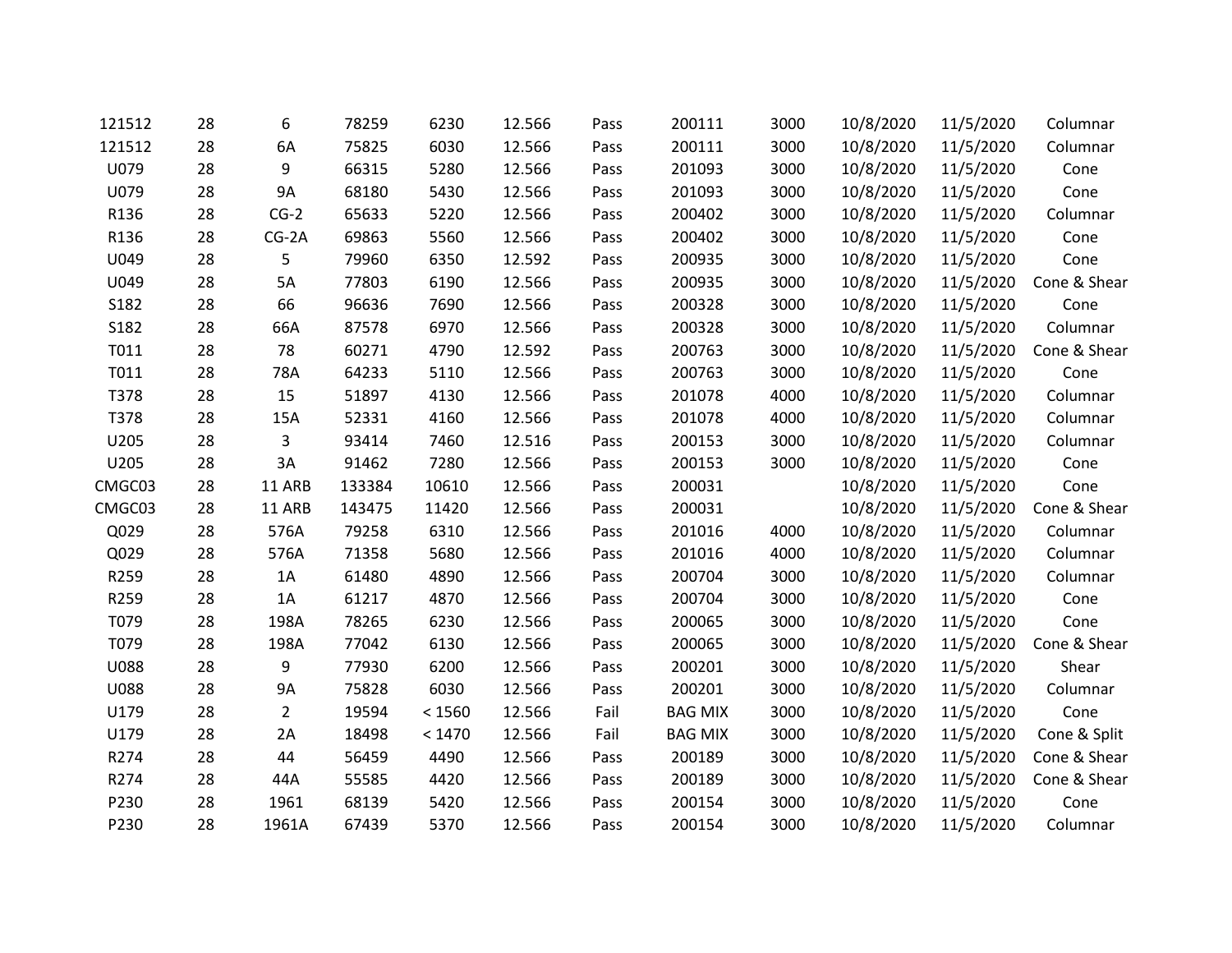| T336        | 28             | 88             | 57553  | 4580   | 12.566 | Pass | 200169         | 3000 | 10/8/2020  | 11/5/2020 | Cone & Shear  |
|-------------|----------------|----------------|--------|--------|--------|------|----------------|------|------------|-----------|---------------|
| T336        | 28             | 88A            | 55587  | 4420   | 12.566 | Pass | 200169         | 3000 | 10/8/2020  | 11/5/2020 | Cone & Shear  |
| T336        | 28             | 89             | 58545  | 4660   | 12.566 | Pass | 200169         | 3000 | 10/8/2020  | 11/5/2020 | Columnar      |
| T336        | 28             | 89A            | 56542  | 4500   | 12.566 | Pass | 200169         | 3000 | 10/8/2020  | 11/5/2020 | Cone & Shear  |
| DB1801      | 28             | 400            | 88909  | 7080   | 12.566 | Pass | 200392         | 3000 | 10/8/2020  | 11/5/2020 | Columnar      |
| DB1801      | 28             | 400A           | 88268  | 7020   | 12.566 | Pass | 200392         | 3000 | 10/8/2020  | 11/5/2020 | Columnar      |
| DB1801      | 28             | 401            | 72765  | 5790   | 12.566 | Pass | 200648         | 4000 | 10/8/2020  | 11/5/2020 | Cone & Shear  |
| DB1801      | 28             | 401A           | 75063  | 5970   | 12.566 | Pass | 200648         | 4000 | 10/8/2020  | 11/5/2020 | Cone          |
| DB1801      | 28             | 402            | 65977  | 5250   | 12.566 | Pass | 200169         | 3000 | 10/8/2020  | 11/5/2020 | Cone & Shear  |
| DB1801      | 28             | 402A           | 70065  | 5580   | 12.566 | Pass | 200169         | 3000 | 10/8/2020  | 11/5/2020 | Cone & Shear  |
| DB1801      | 28             | 403            | 61374  | 4880   | 12.566 | Pass | 200169         | 3000 | 10/8/2020  | 11/5/2020 | Columnar      |
| DB1801      | 28             | 403A           | 62065  | 4940   | 12.566 | Pass | 200169         | 3000 | 10/8/2020  | 11/5/2020 | Cone & Shear  |
| DB1801      | 28             | 404            | 100190 | 7930   | 12.642 | Pass | 200925         | 3000 | 10/8/2020  | 11/5/2020 | Cone          |
| DB1801      | 28             | 404A           | 101425 | 8070   | 12.566 | Pass | 200925         | 3000 | 10/8/2020  | 11/5/2020 | Cone & Shear  |
| R273        | 28             | 201            | 73023  | 5810   | 12.566 | Pass | 200256         | 3000 | 10/8/2020  | 11/5/2020 | Cone          |
| R273        | 28             | 201A           | 66396  | 5280   | 12.566 | Pass | 200256         | 3000 | 10/8/2020  | 11/5/2020 | Cone          |
| S272        | 28             | 90             | 79587  | 6330   | 12.566 | Pass | 201012         | 3000 | 10/8/2020  | 11/5/2020 | Columnar      |
| S272        | 28             | 90A            | 75348  | 6000   | 12.566 | Pass | 201012         | 3000 | 10/8/2020  | 11/5/2020 | Columnar      |
| <b>S338</b> | 28             | 858            | 72324  | 5720   | 12.642 | Pass | 200337         | 3000 | 10/8/2020  | 11/5/2020 | <none></none> |
| <b>S338</b> | 28             | 858A           | 69623  | 5540   | 12.566 | Pass | 200337         | 3000 | 10/8/2020  | 11/5/2020 | Columnar      |
| U128        | 28             | $\overline{7}$ | 88960  | 7060   | 12.604 | Pass | <b>BAG MIX</b> | 3000 | 10/8/2020  | 11/5/2020 | Cone          |
| U128        | 28             | 7A             | 93913  | 7470   | 12.566 | Pass | <b>BAG MIX</b> | 3000 | 10/8/2020  | 11/5/2020 | Columnar      |
| R279        | 28             | 266            | 62822  | 5000   | 12.566 | Pass | 200178         | 3000 | 10/8/2020  | 11/5/2020 | Columnar      |
| R279        | 28             | 266A           | 64268  | 5110   | 12.566 | Pass | 200178         | 3000 | 10/8/2020  | 11/5/2020 | Cone & Shear  |
| P230        | 28             | 1960           | 72060  | 5730   | 12.566 | Pass | 200154         | 3000 | 10/8/2020  | 11/5/2020 | Cone          |
| P230        | 28             | 1960A          | 69885  | 5560   | 12.566 | Pass | 200154         | 3000 | 10/8/2020  | 11/5/2020 | Cone & Shear  |
| U207        | 28             | 3              | 64563  | 5140   | 12.566 | Pass | 200401         | 3000 | 10/8/2020  | 11/5/2020 | Cone          |
| U207        | 28             | 3A             | 60966  | 4850   | 12.566 | Pass | 200401         | 3000 | 10/8/2020  | 11/5/2020 | Cone & Shear  |
| R273        | $\overline{7}$ | 209B           | 35867  | < 2850 | 12.566 | Fail | 200256         | 3000 | 10/29/2020 | 11/5/2020 | Cone & Shear  |
| 111041      | 28             | BR2-24         | 86252  | 6860   | 12.566 | Pass | 200316         | 3000 | 10/9/2020  | 11/6/2020 | Cone          |
| 111041      | 28             | <b>BR2-24A</b> | 82553  | 6570   | 12.566 | Pass | 200316         | 3000 | 10/9/2020  | 11/6/2020 | Cone          |
| T930        | 28             | 84             | 68855  | 5480   | 12.566 | Pass | 200799         | 3000 | 10/9/2020  | 11/6/2020 | Cone & Shear  |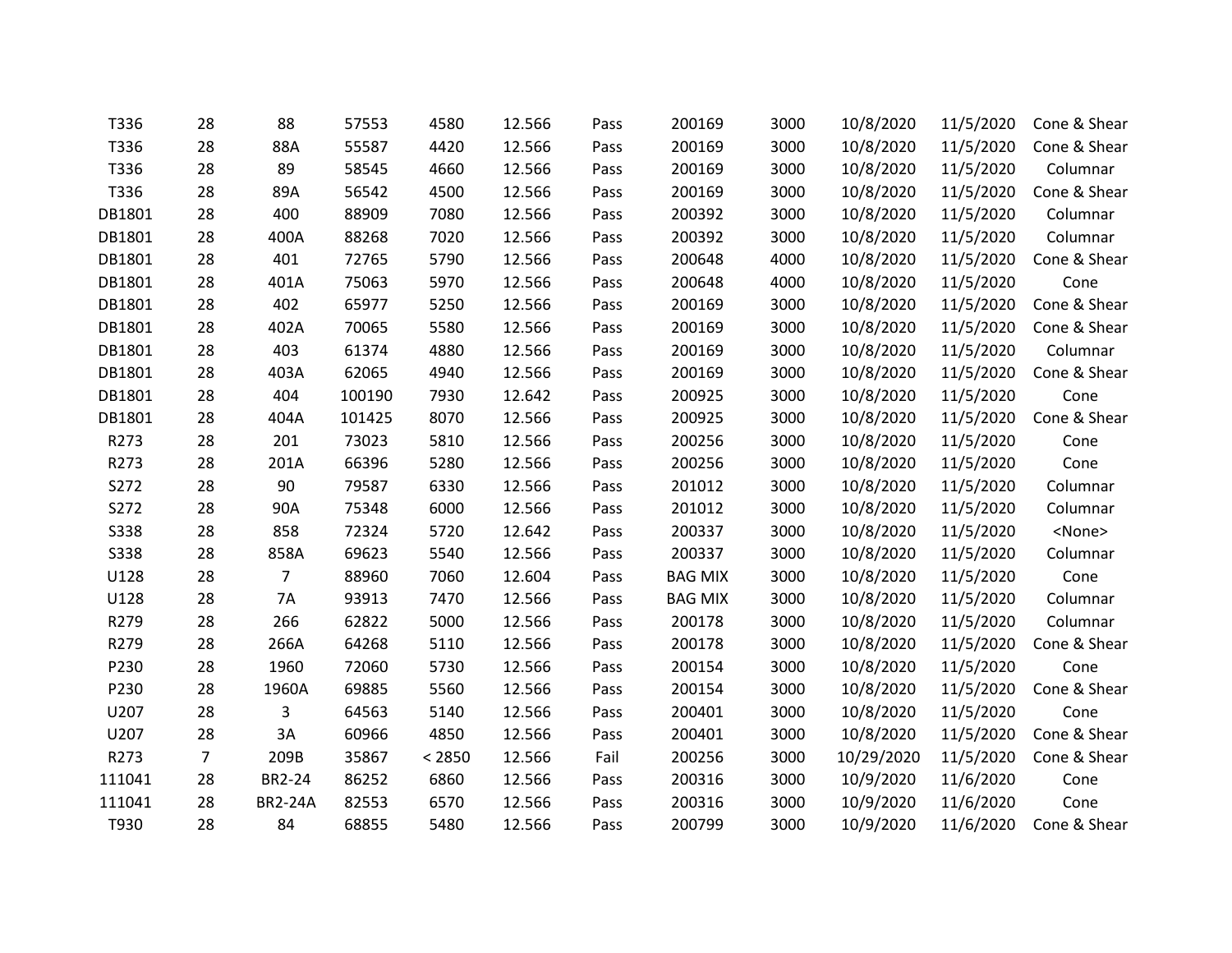| T930        | 28 | 84A  | 70199  | 5590  | 12.566 | Pass | 200799 | 3000 | 10/9/2020  | 11/6/2020 | Cone & Shear |
|-------------|----|------|--------|-------|--------|------|--------|------|------------|-----------|--------------|
| T930        | 28 | 85   | 63824  | 5090  | 12.535 | Pass | 200799 | 3000 | 10/9/2020  | 11/6/2020 | Cone & Shear |
| T930        | 28 | 85   | 63390  | 5040  | 12.566 | Pass | 200799 | 3000 | 10/9/2020  | 11/6/2020 | Cone & Shear |
| 125231      | 28 | 2A   | 65037  | 5180  | 12.566 | Pass | 201118 | 3000 | 10/9/2020  | 11/6/2020 | Cone         |
| 125231      | 28 | 2A   | 62435  | 4970  | 12.566 | Pass | 201118 | 3000 | 10/9/2020  | 11/6/2020 | Cone & Shear |
| M089        | 28 | 274  | 85655  | 6820  | 12.566 | Pass | 200970 | 3000 | 10/9/2020  | 11/6/2020 | Cone         |
| M089        | 28 | 274A | 84729  | 6740  | 12.566 | Pass | 200970 | 3000 | 10/9/2020  | 11/6/2020 | Cone & Shear |
| R259        | 28 | 2A   | 60074  | 4780  | 12.566 | Pass | 200704 | 3000 | 10/9/2020  | 11/6/2020 | Cone         |
| R259        | 28 | 2A   | 60475  | 4810  | 12.566 | Pass | 200704 | 3000 | 10/9/2020  | 11/6/2020 | Cone & Shear |
| R259        | 28 | 3A   | 77478  | 6230  | 12.441 | Pass | 200703 | 3000 | 10/9/2020  | 11/6/2020 | Columnar     |
| R259        | 28 | 3A   | 71627  | 5760  | 12.441 | Pass | 200703 | 3000 | 10/9/2020  | 11/6/2020 | Cone & Shear |
| U017        | 28 | 13   | 55068  | 4380  | 12.566 | Pass | 200205 | 3000 | 10/9/2020  | 11/6/2020 | Cone & Shear |
| U017        | 28 | 13A  | 58394  | 4650  | 12.566 | Pass | 200205 | 3000 | 10/9/2020  | 11/6/2020 | Columnar     |
| U017        | 28 | 18A  | 86661  | 6950  | 12.472 | Pass | 200831 | 3000 | 10/9/2020  | 11/6/2020 | Cone & Shear |
| U017        | 28 | 18A  | 82134  | 6590  | 12.472 | Pass | 200831 | 3000 | 10/9/2020  | 11/6/2020 | Columnar     |
| <b>U058</b> | 28 | 5    | 97387  | 7750  | 12.566 | Pass |        | 3000 | 10/9/2020  | 11/6/2020 | Columnar     |
| U058        | 28 | 5A   | 94140  | 7490  | 12.566 | Pass |        | 3000 | 10/9/2020  | 11/6/2020 | Columnar     |
| S060        | 28 | 657  | 66799  | 5320  | 12.566 | Pass | 200197 | 3000 | 10/9/2020  | 11/6/2020 | Cone & Shear |
| S060        | 28 | 657A | 68496  | 5450  | 12.566 | Pass | 200197 | 3000 | 10/9/2020  | 11/6/2020 | Cone         |
| S202        | 28 | 261  | 69811  | 5560  | 12.566 | Pass | 200753 | 4000 | 10/9/2020  | 11/6/2020 | Cone         |
| S202        | 28 | 261A | 71018  | 5650  | 12.566 | Pass | 200753 | 4000 | 10/9/2020  | 11/6/2020 | Cone         |
| T154        | 28 | 24   | 126494 | 10070 | 12.566 | Pass | 19345  | 3000 | 10/9/2020  | 11/6/2020 | Cone & Shear |
| T154        | 28 | 24A  | 118033 | 9390  | 12.566 | Pass | 19345  | 3000 | 10/9/2020  | 11/6/2020 | Columnar     |
| T336        | 28 | 90   | 58371  | 4650  | 12.566 | Pass | 200169 | 3000 | 10/9/2020  | 11/6/2020 | Cone         |
| T336        | 28 | 90A  | 56775  | 4520  | 12.566 | Pass | 200169 | 3000 | 10/9/2020  | 11/6/2020 | Cone & Shear |
| T336        | 28 | 91   | 58249  | 4640  | 12.566 | Pass | 200169 | 3000 | 10/19/2020 | 11/6/2020 | Cone & Shear |
| T336        | 28 | 91A  | 60589  | 4820  | 12.566 | Pass | 200169 | 3000 | 10/19/2020 | 11/6/2020 | Cone & Shear |
| DB1801      | 28 | 406  | 74144  | 5900  | 12.566 | Pass | 200574 | 4000 | 10/9/2020  | 11/6/2020 | Cone & Split |
| DB1801      | 28 | 406A | 76262  | 6070  | 12.566 | Pass | 200574 | 4000 | 10/9/2020  | 11/6/2020 | Cone         |
| DB1801      | 28 | 407  | 62197  | 4950  | 12.566 | Pass | 200169 | 3000 | 10/9/2020  | 11/6/2020 | Cone         |
| DB1801      | 28 | 407A | 62338  | 4960  | 12.566 | Pass | 200169 | 3000 | 10/9/2020  | 11/6/2020 | Cone & Shear |
| DB1801      | 28 | 408  | 68273  | 5430  | 12.566 | Pass | 200648 | 4000 | 10/9/2020  | 11/6/2020 | Cone         |